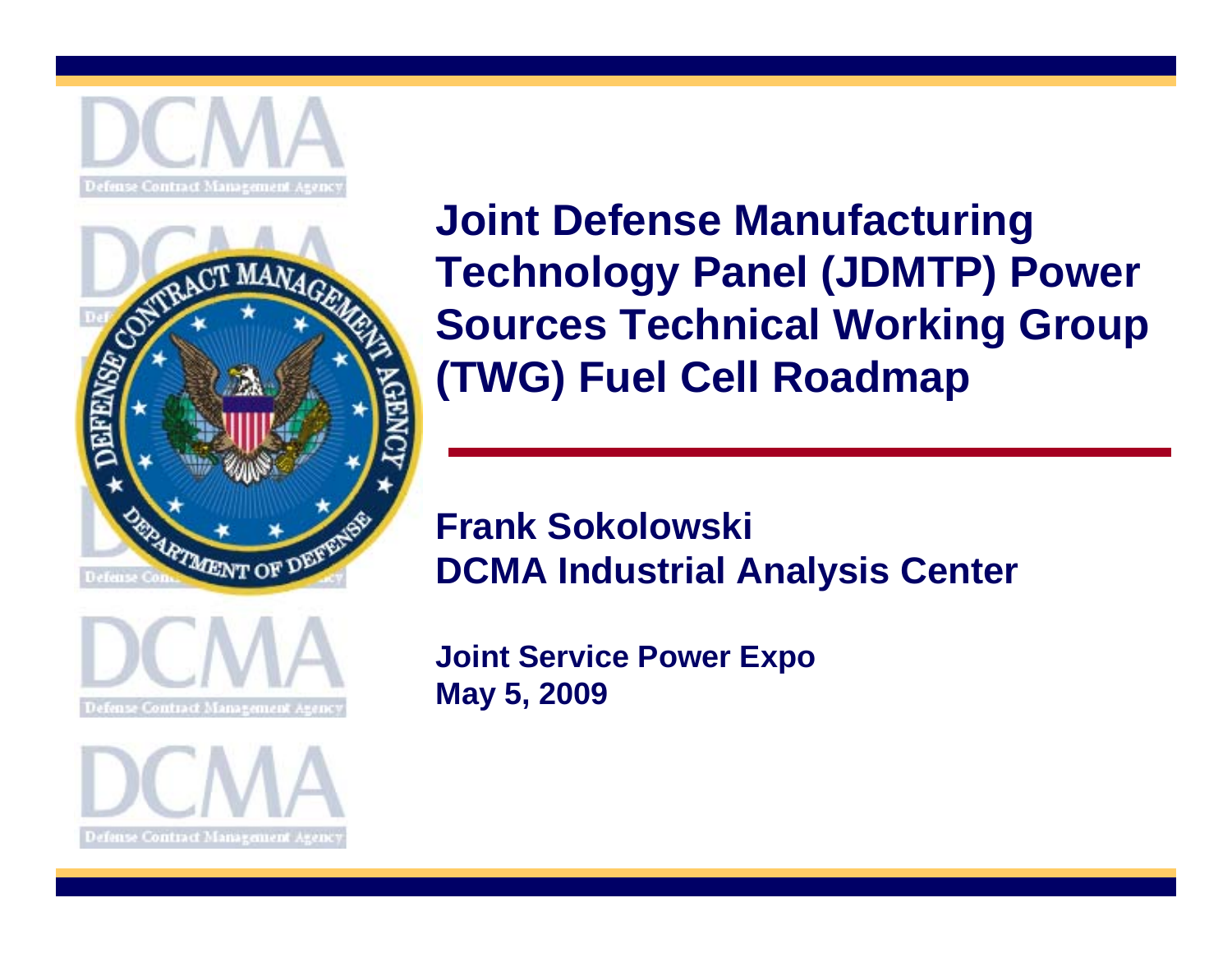

#### **Disclaimer/Warning !!!!**

#### **The views expressed herein do not necessarily represent the views of management, the Department of Defense (DoD), or Defense Contract Management Agency (DCMA). They are the views, reflections and comments of the presenter only.**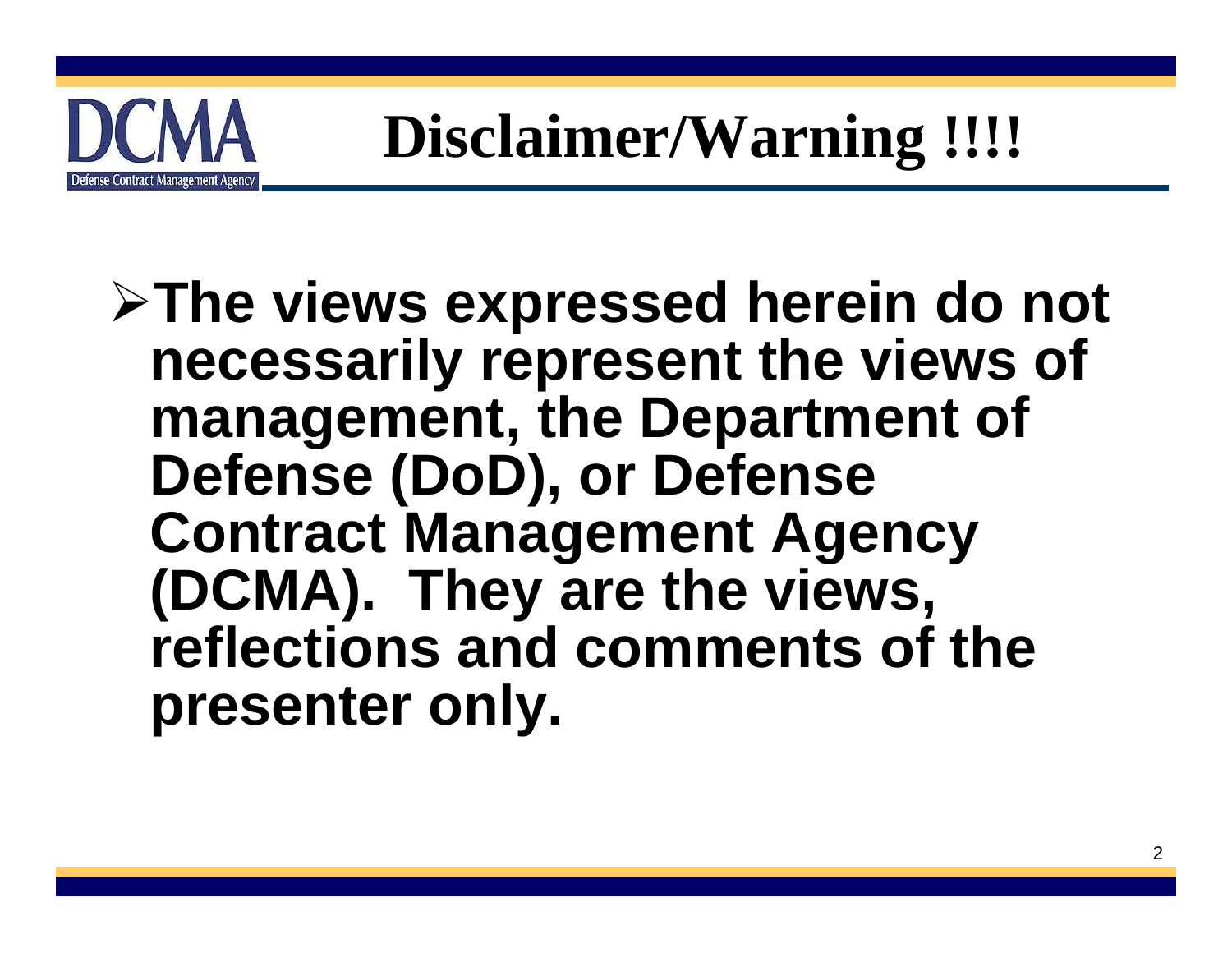

#### **Outline**

- **Why Roadmap?**
- **Background**
- **Goals of the Roadmap**
- **The Process/Data Sources**
- **Roadmap Content**
- **Questions/Contact Information**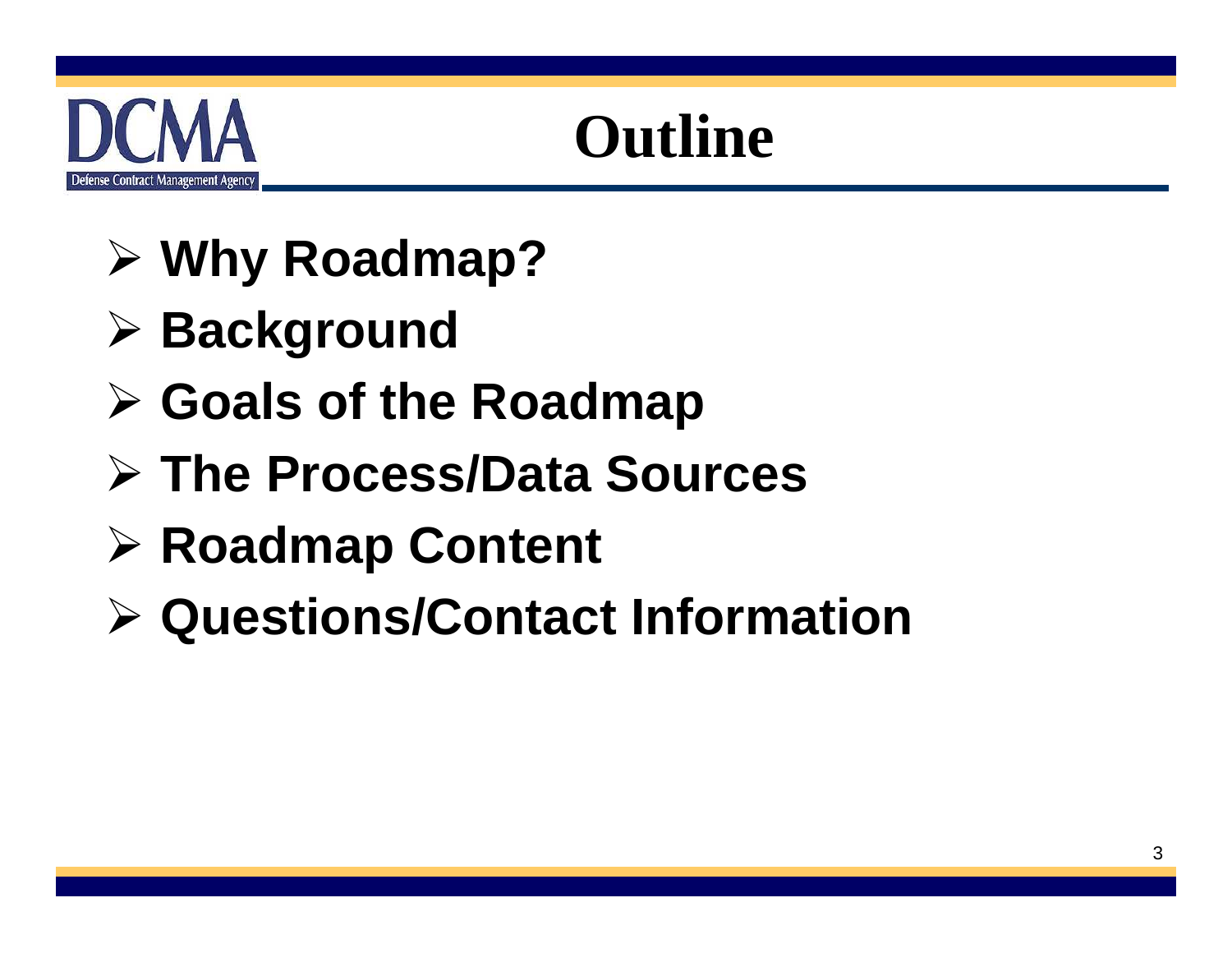

#### **Why Roadmap?**

#### **Identify the path forward**



#### **Meet future Resources Produces Right stuff,** platform needs **Right time**

**Allocate** 

#### **Support the Warfighter**

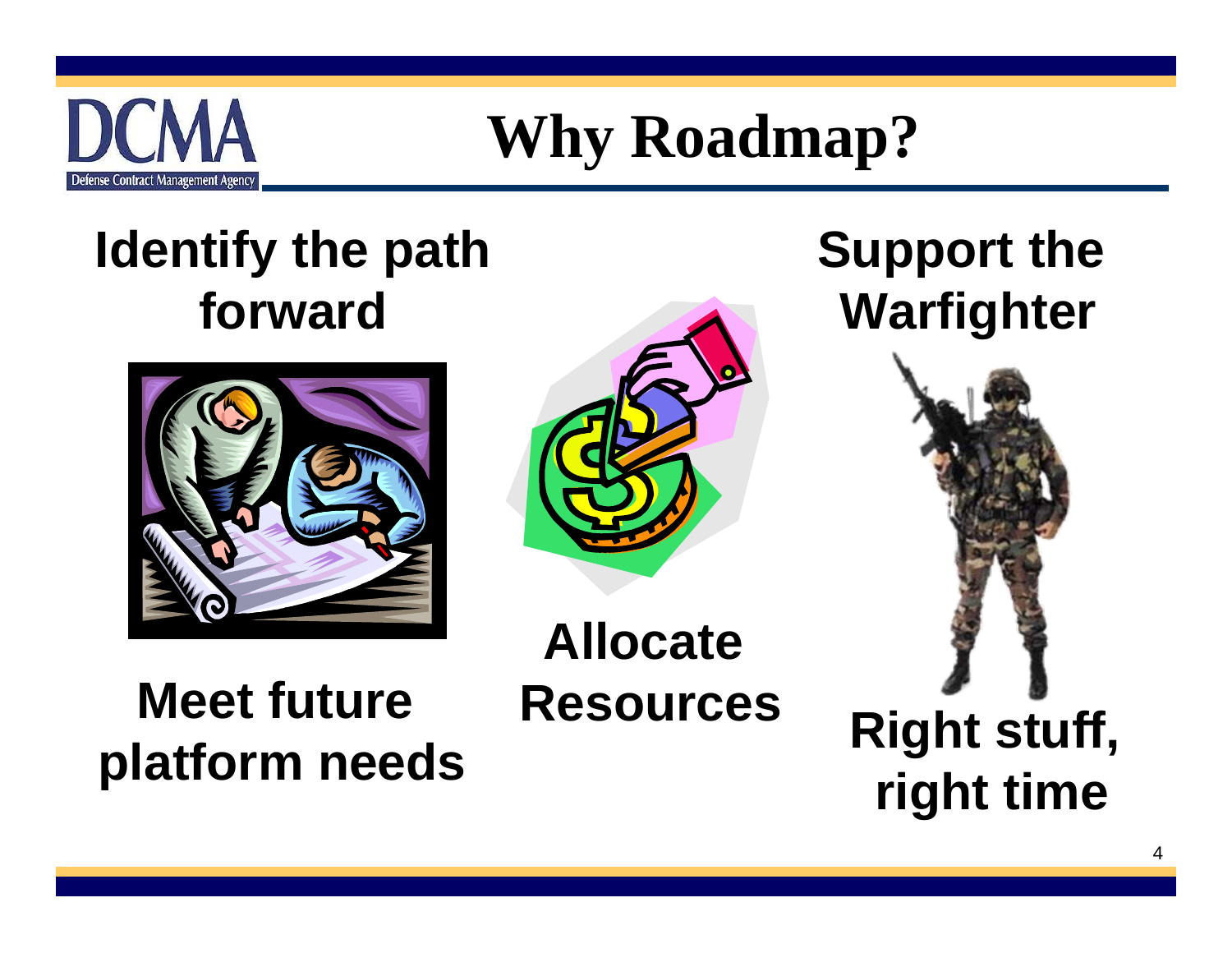

# **Why Roadmap? (cont'd)**

#### **Scope:**

**≻ Batteries and Fuel Cells** 

# **Purpose:**

- > Identify **current** state of technology
- > Project *future* needs of the military
- $\triangleright$  Identify and bridge *gaps* between the two
- $\triangleright$  Facilitate the availability of affordable and reliable military power and energy devices essential to the Warfighter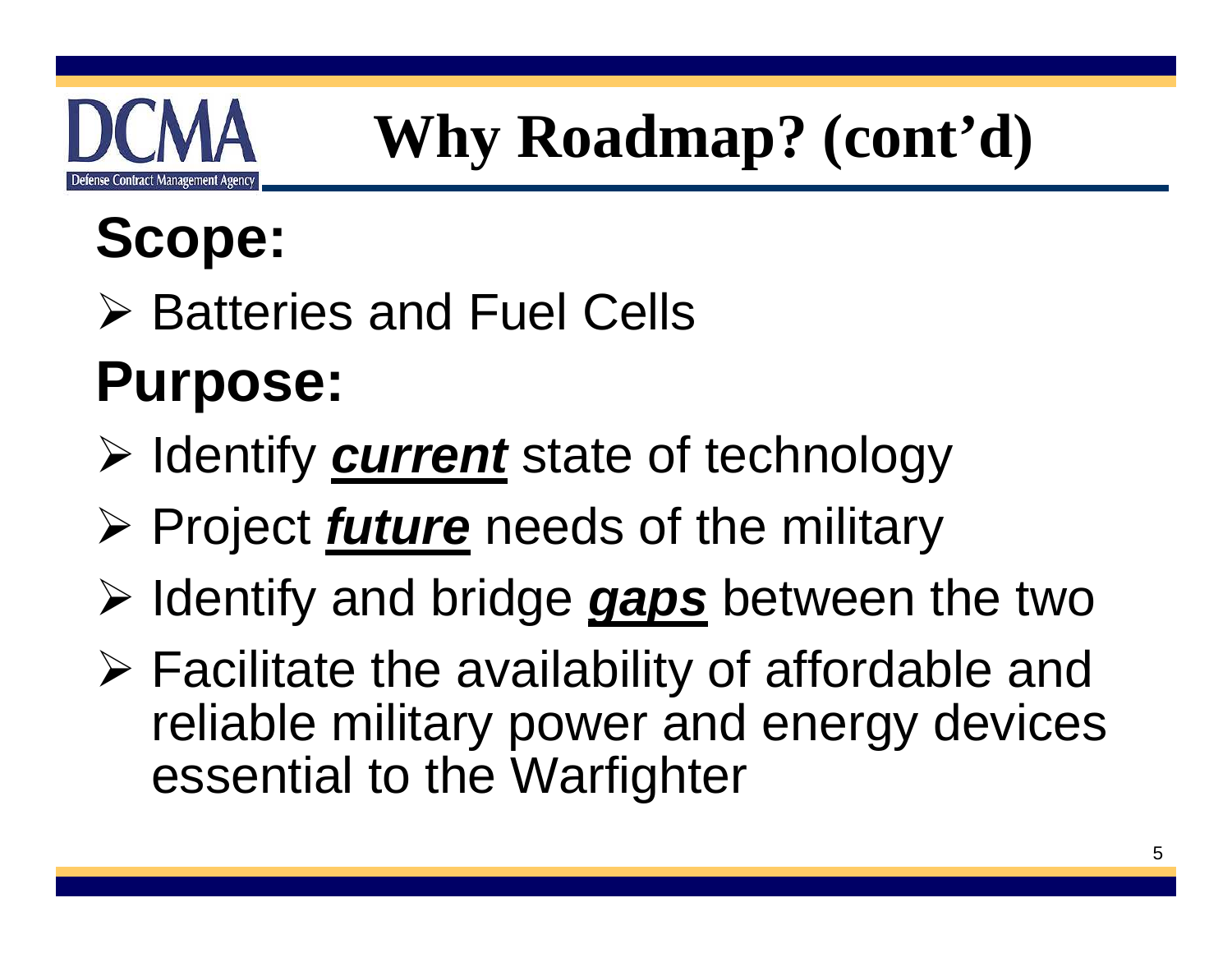# **Why Roadmap? (cont'd)**

# **Purpose: (cont'd)**

Defense Contract Management Agency

- $\triangleright$  Identify the technology needs of DoD power source systems:
	- Near term (1-3 years) Batteries/Fuel Cells
	- Mid term (4-7 years) Batteries/Fuel Cells
	- **Earth Long term (8-12 years) Batteries**
- Roadmap establishes a needed foundation for further planning of potential R&D projects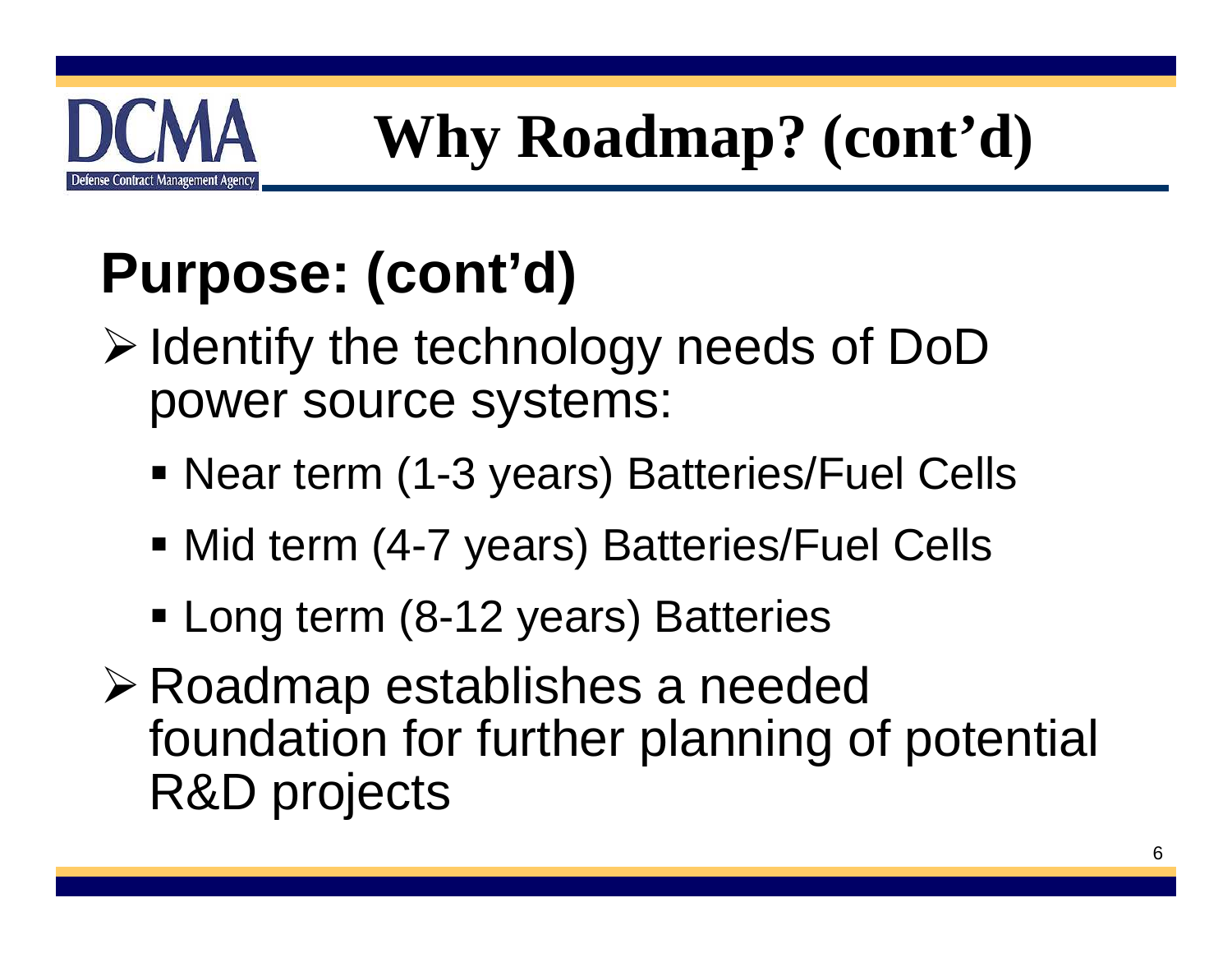

## **Background**

- $\triangleright$  Requested by the Manufacturing Technology (ManTech) Office at OSD
- **▶ Identify the Services' Science &** Technology (S&T) elements
- $\triangleright$  Needed efforts to move technology to production
	- Complimentary to Services' S&T Road Maps prepared by OSD Energy and Power Technologies Initiative (EPTI)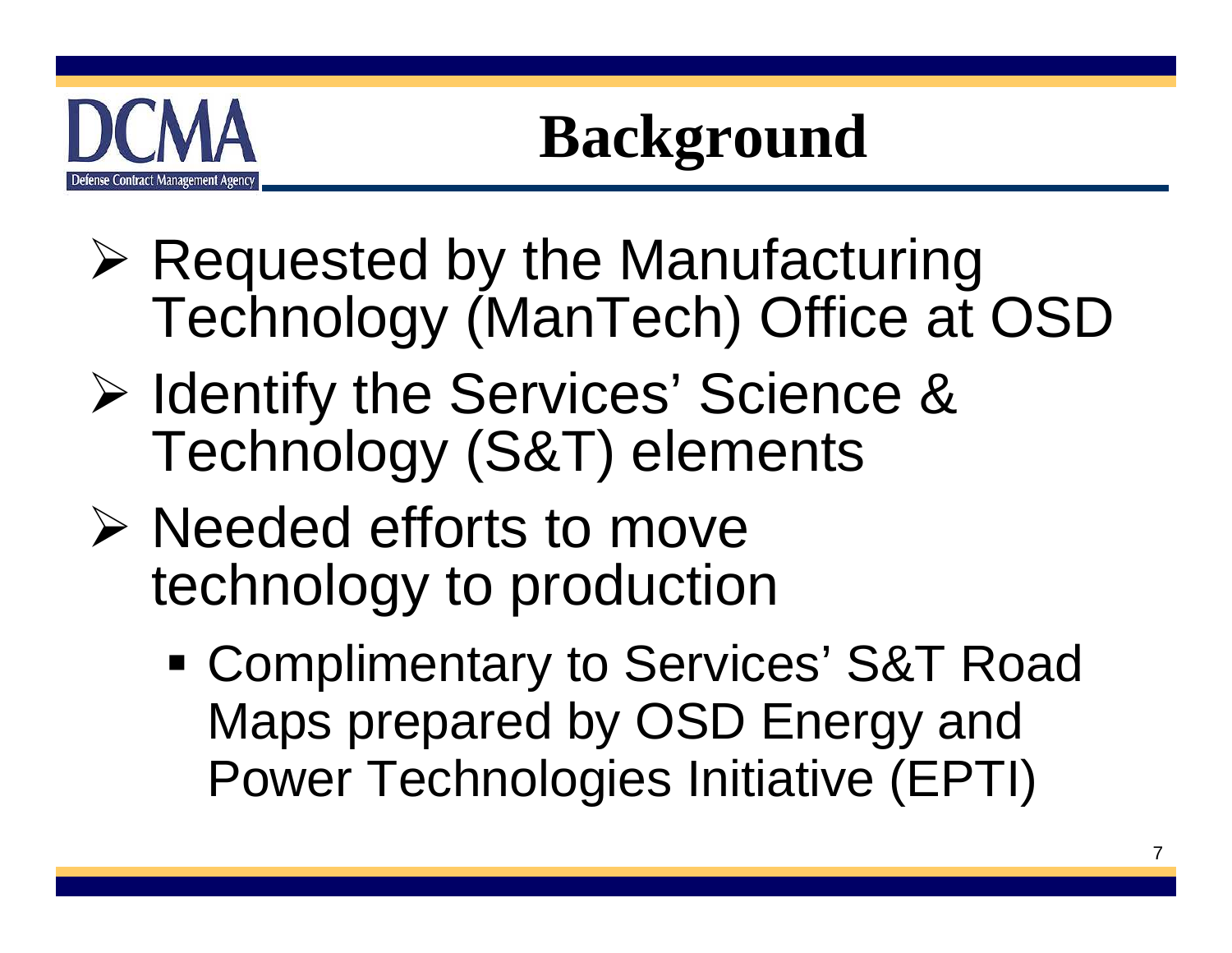

- Strategic/high level overview of military power sources technology development
- Tool for comparing current and future military power source capabilities versus WarFighter requirements
- $\triangleright$  Indentify a path for resolving shortfalls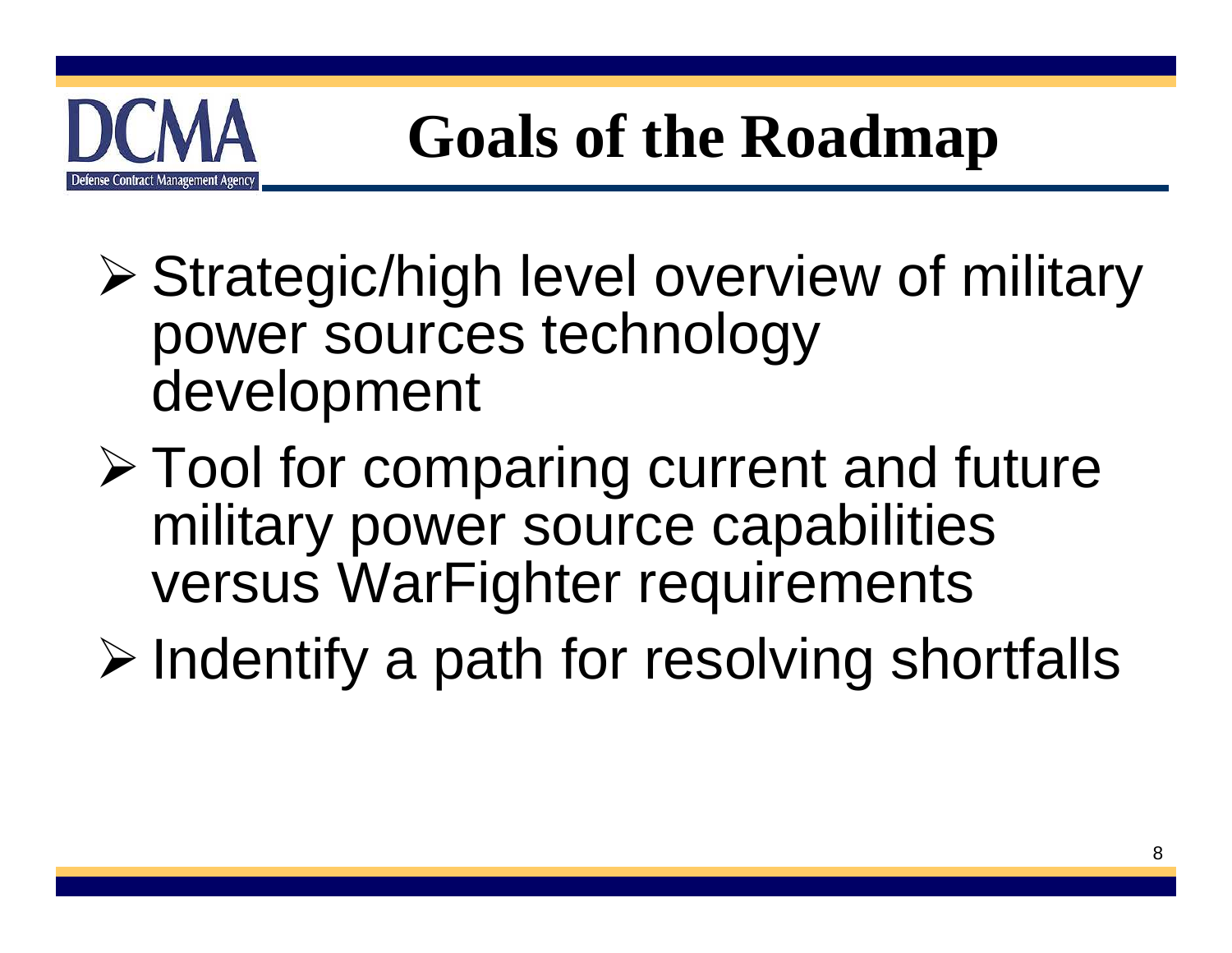

- $\triangleright$  Provide a tool for guiding future resource allocation decisions (especially within the ManTech community) – Span the Valley of Death
- A byproduct of other strategic initiatives
- Bridge from S&T to production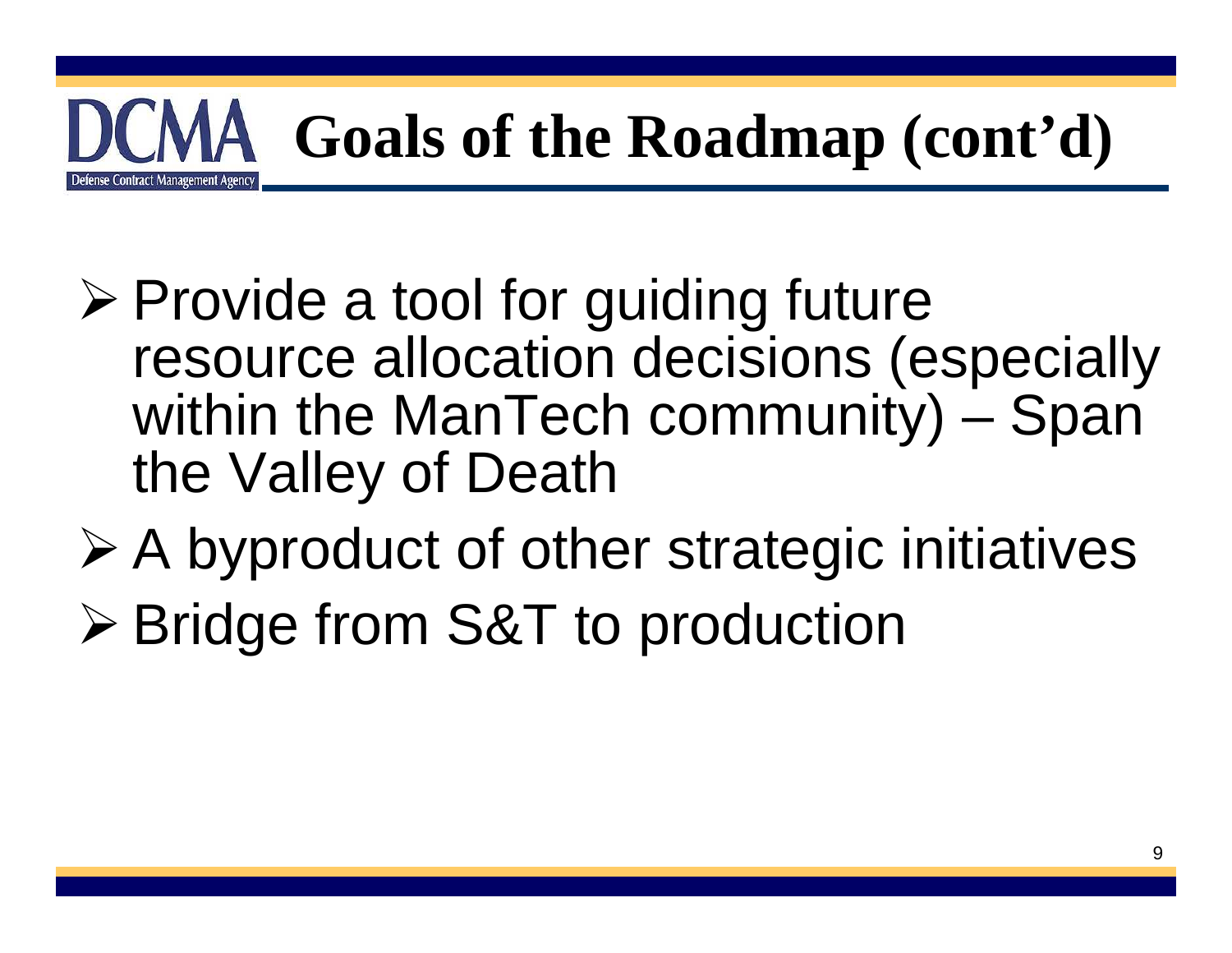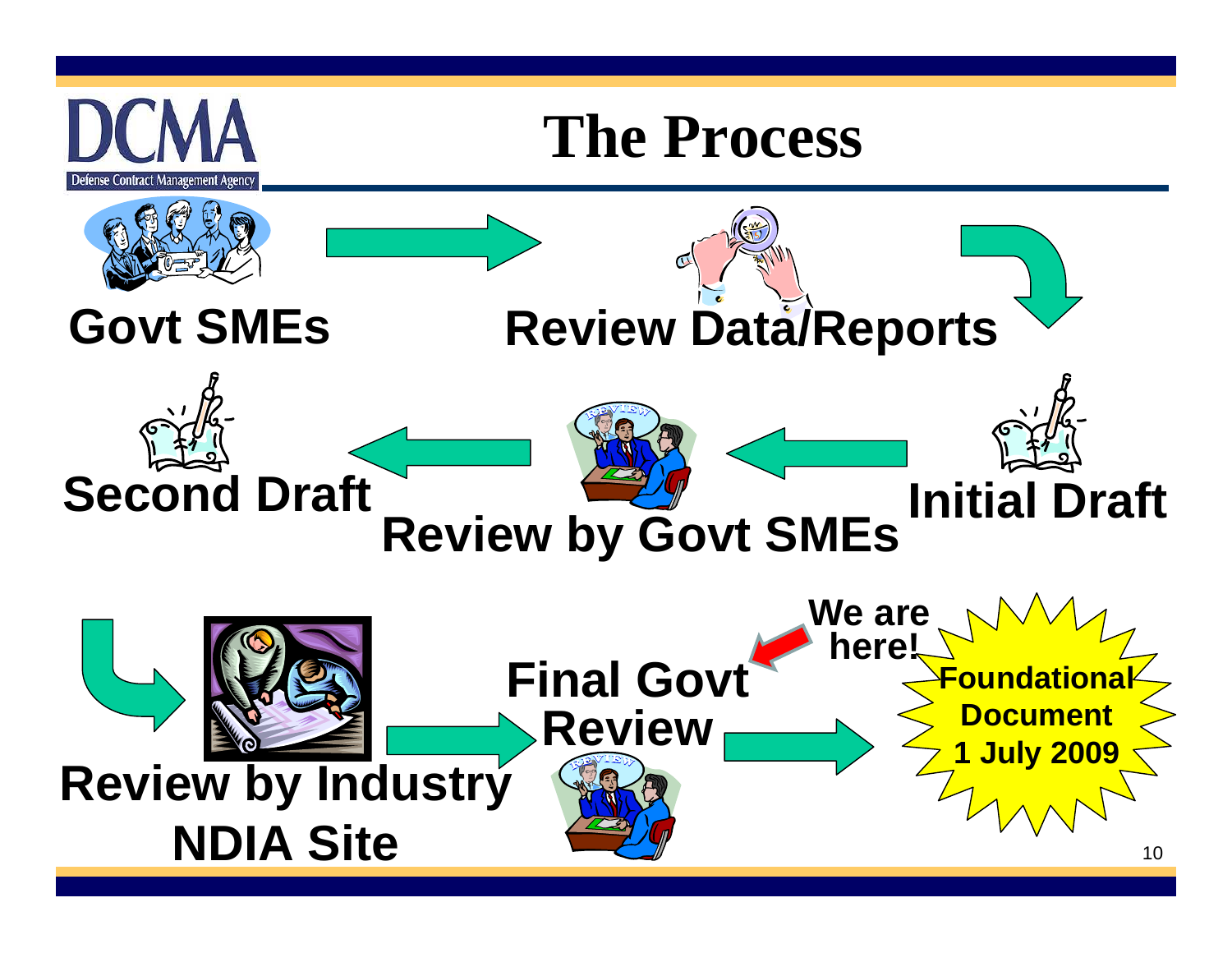# letense Contract Management Agency

#### **Data Sources**

- **Government Subject Matter Experts**
- **Service S&T Roadmaps**
- **EPTI Goals Objectives Technical Challenges and Approaches "GOTChAs" Charts**
- **Peer Reviews**
- **Handbooks & Web Sources**
- **Industry Input**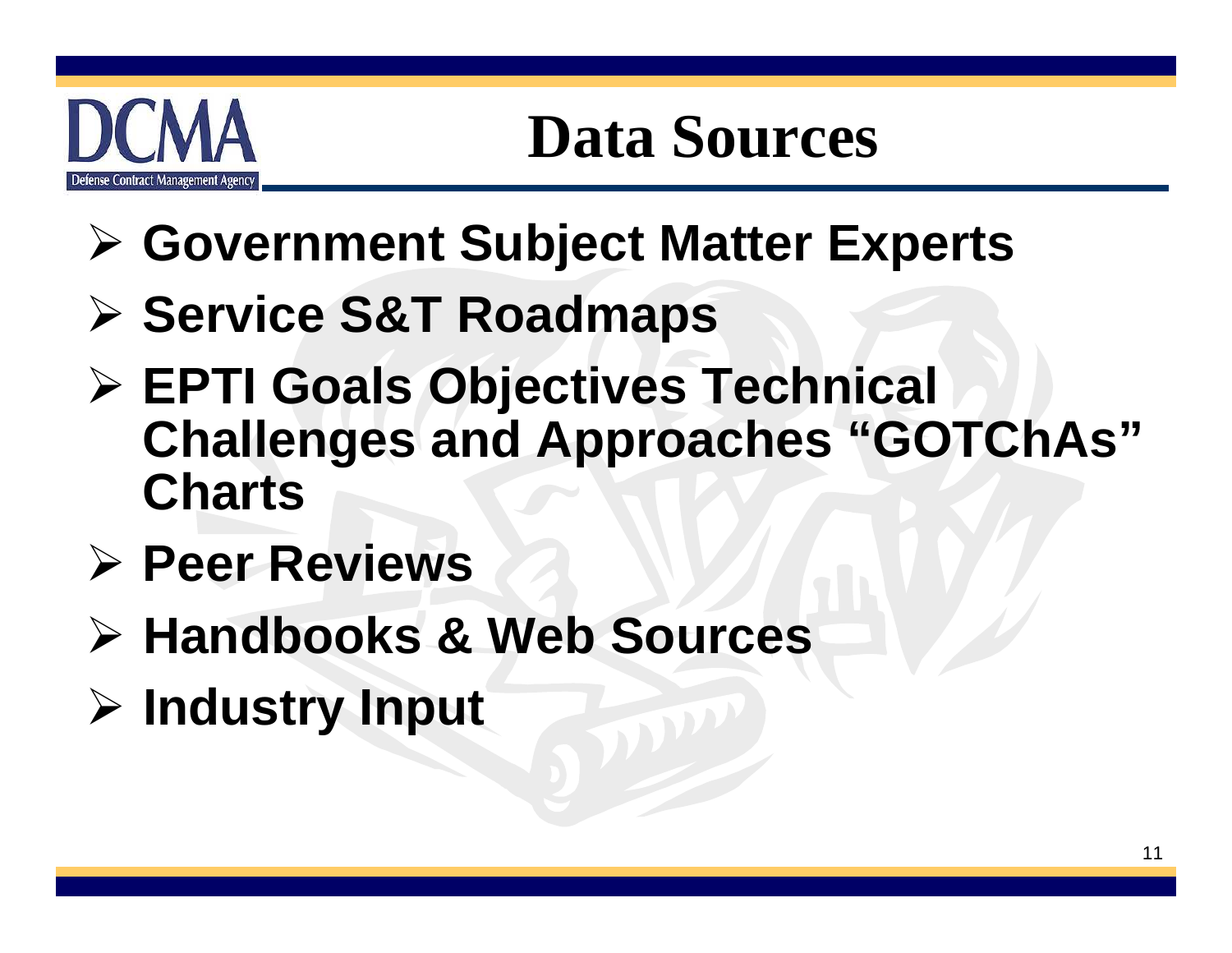

**Roadmap Content** 

- **Fuel Cell Roadmap covers 3 ranges:**
	- **Soldier-carried power and sensors &** Man-portable power (1W-1kW)
	- Mobile Power (1kW-100kW)
	- Stationary Systems (>100kW)

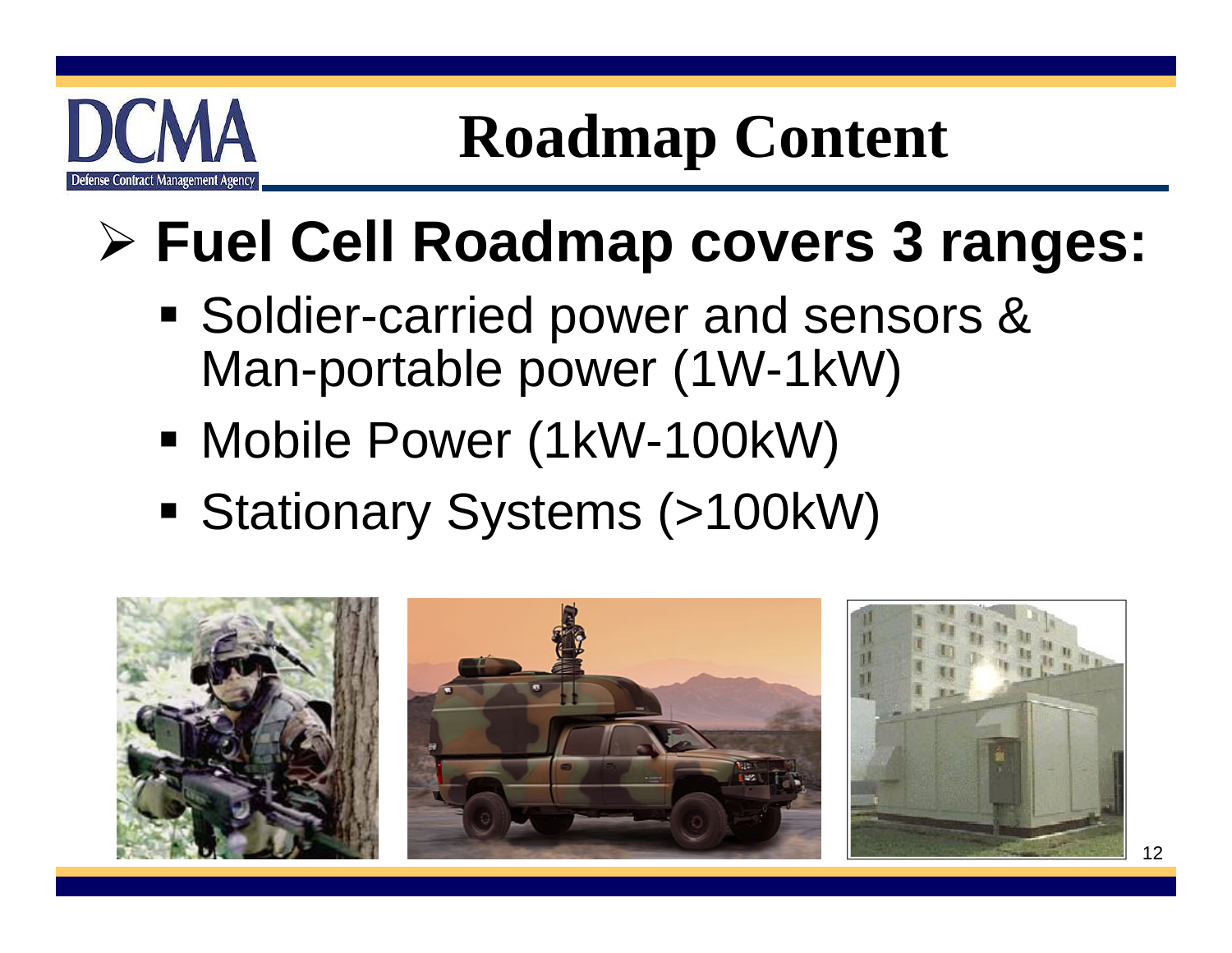- $\triangleright$  The Roadmap addresses various **Fuel Cell types as well as Reformers:** 
	- Direct Methanol Fuel Cells (DMFC)
	- Reformed Methanol Fuel Cells (RMFC)
	- **Exercical Hydrides**

efense Contract Management Agency

- Proton Exchange Membrane (PEM)
- Solid Oxide Fuel Cells (SOFC)
- Molten Carbonate Fuel Cells (MCFC)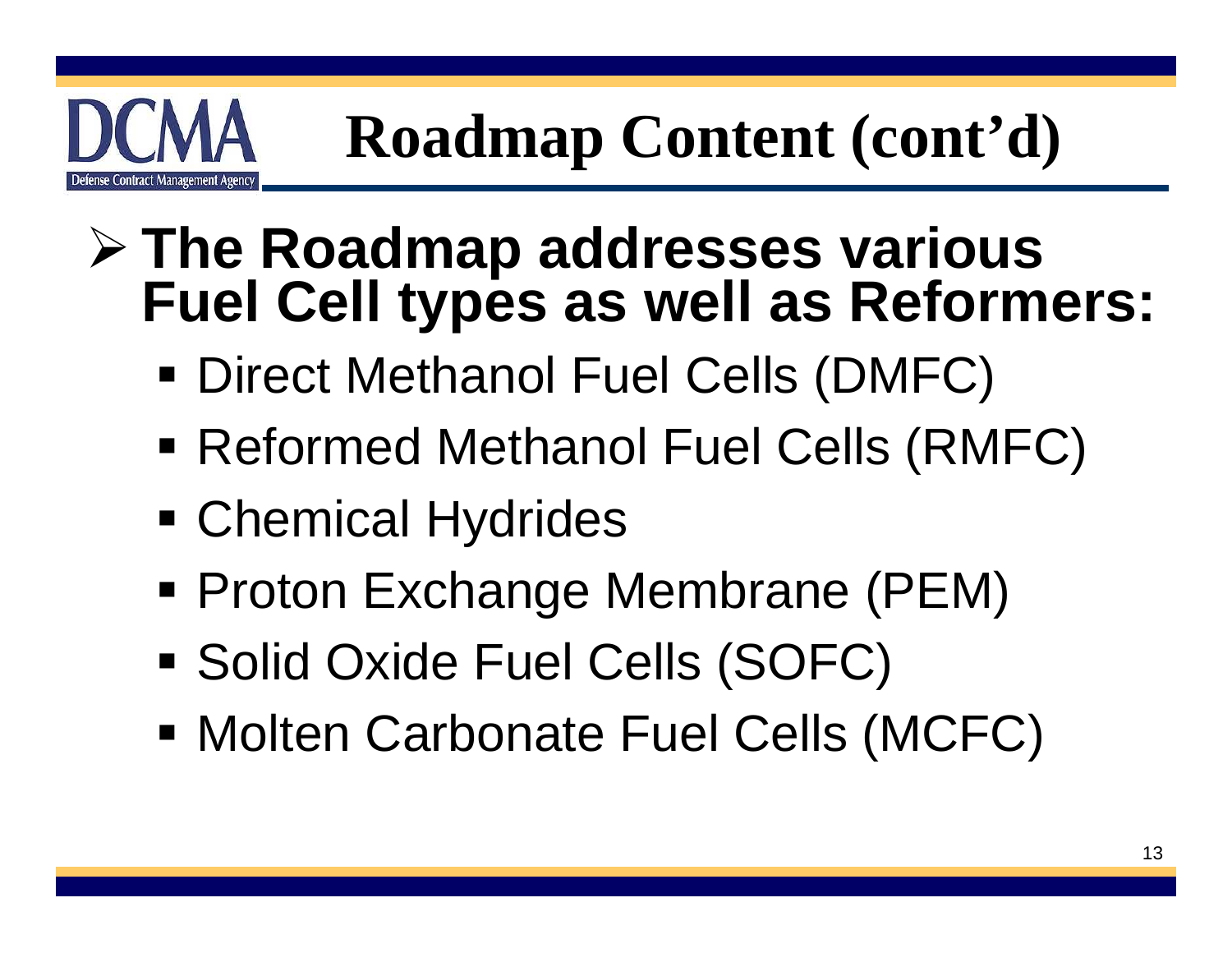

- **Technology Overview**
- **Current State** Demonstrated capability of the technology as of today. Assessment Code (AC) is based on ability of technology to meet *today's*  WarFighter requirements
	- Advantages
	- Disadvantages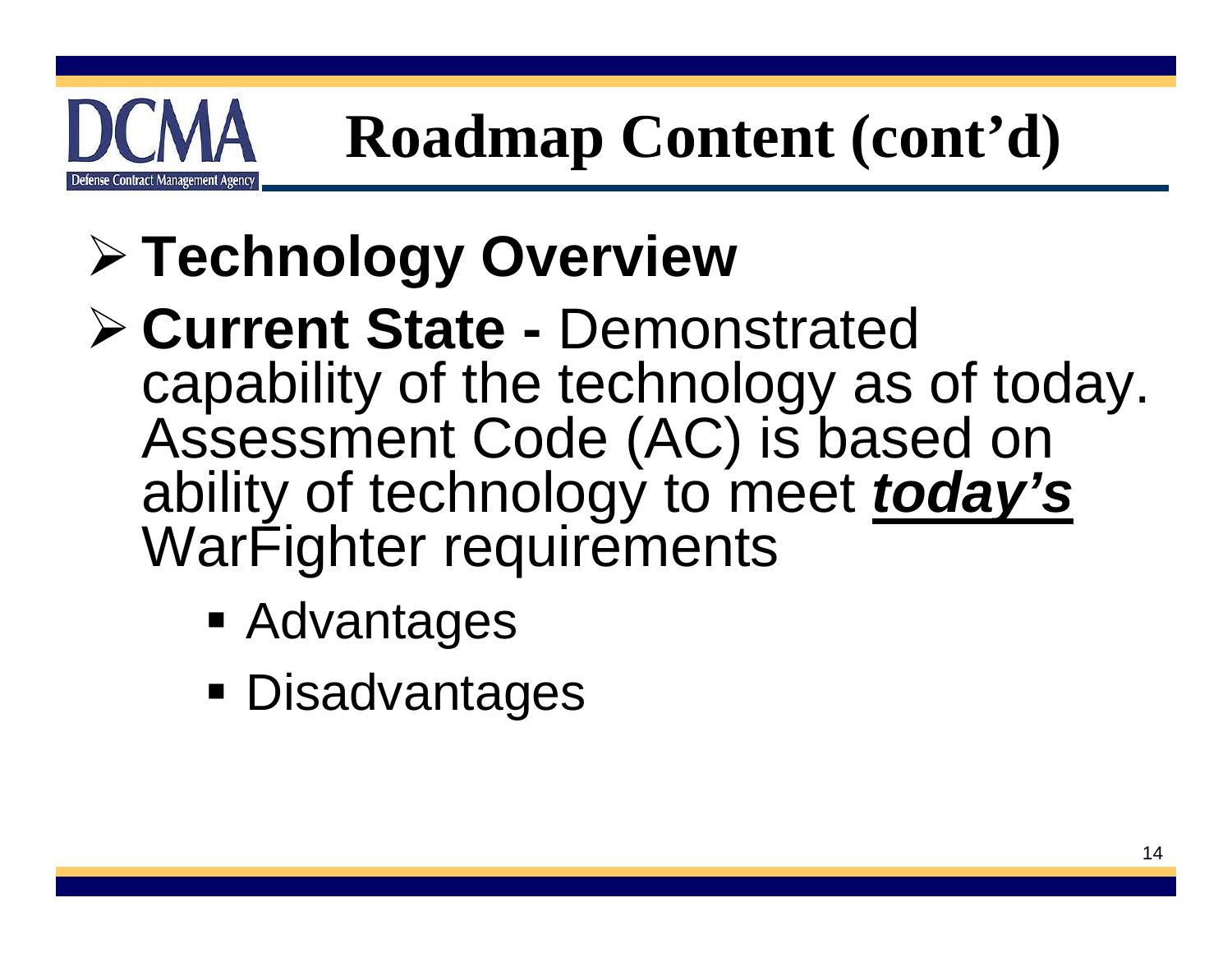

- **Future State (Six years out)** Two future states are considered, one with no additional funding and one with all required funding provided. AC based on the ability to meet the projected *future*  needs of the WarFighter
	- GOTChA Charts
	- Parameter Matrices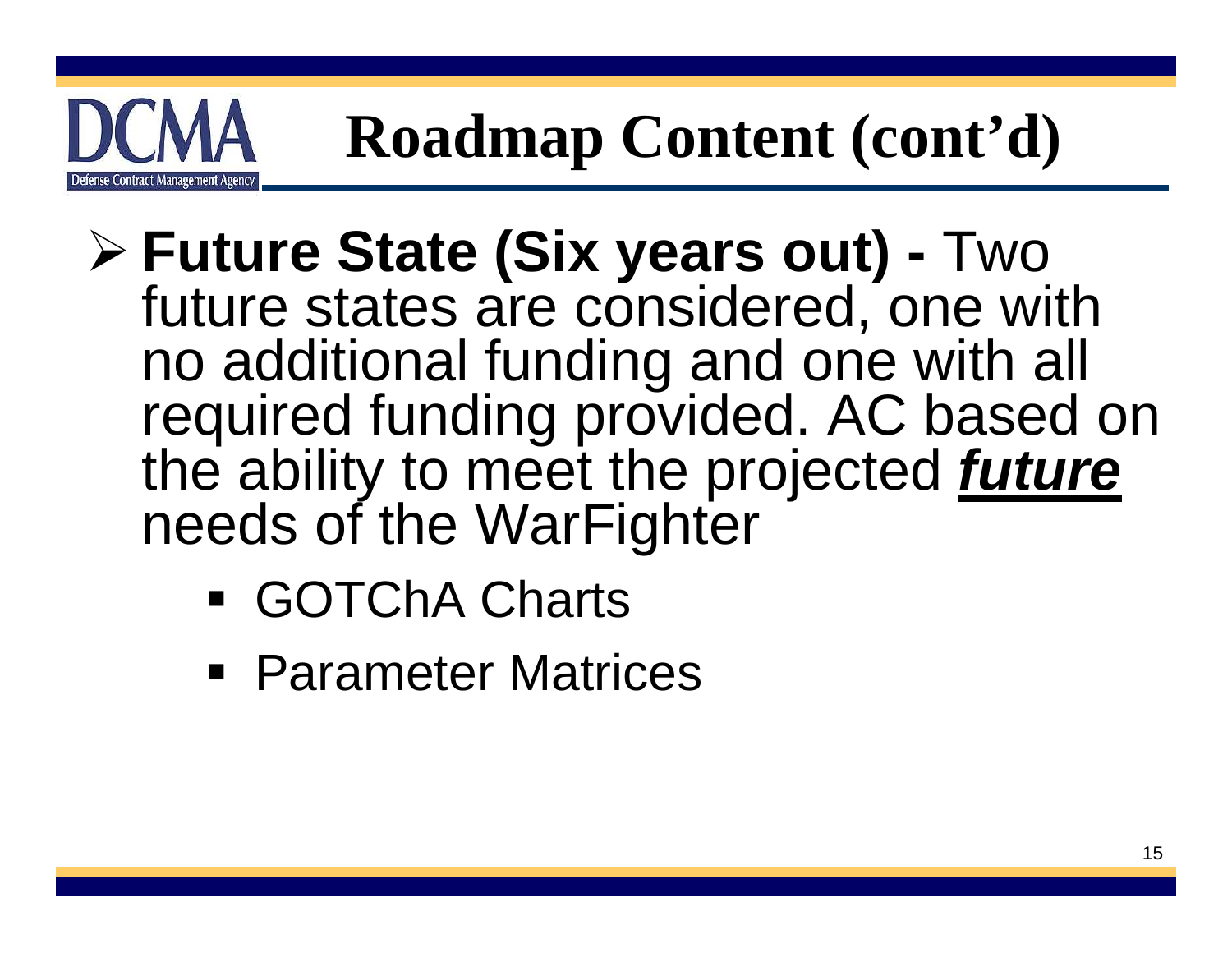

#### **Assessment Codes:**

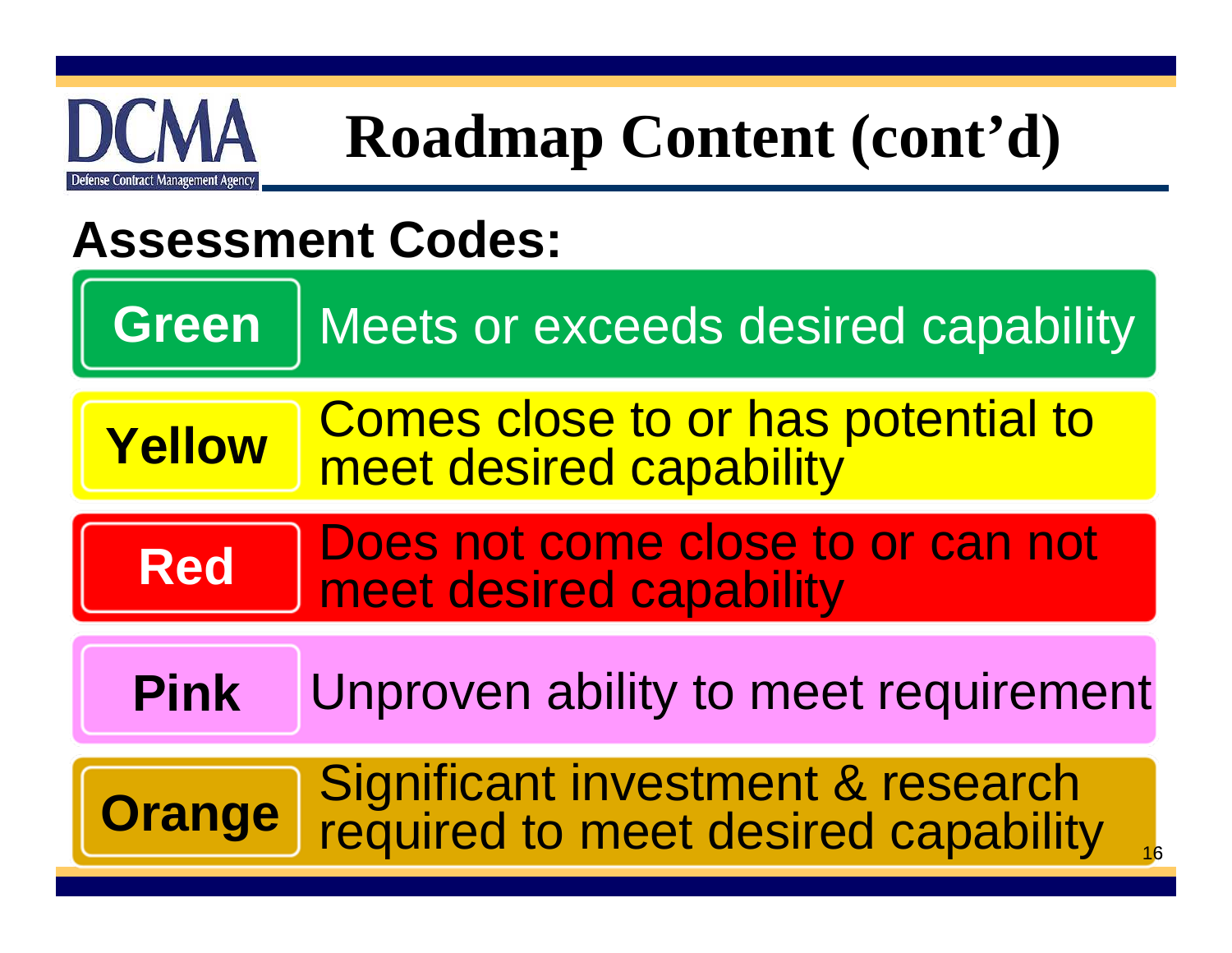# **Projected Applications of Army, Air Force, Navy and USMC**

tense Contract Management Agency

**Soldier Power, sensors, Battery Chargers,** Unmanned Aerial Vehicles (UAV), Unmanned Ground Vehicles (UGV), Unmanned Underwater Vehicles (UUV), Auxiliary Power Units (APU), Forklifts, Tent Cities, Ground Support Equipment, Troop Buses, Tactical Operation Centers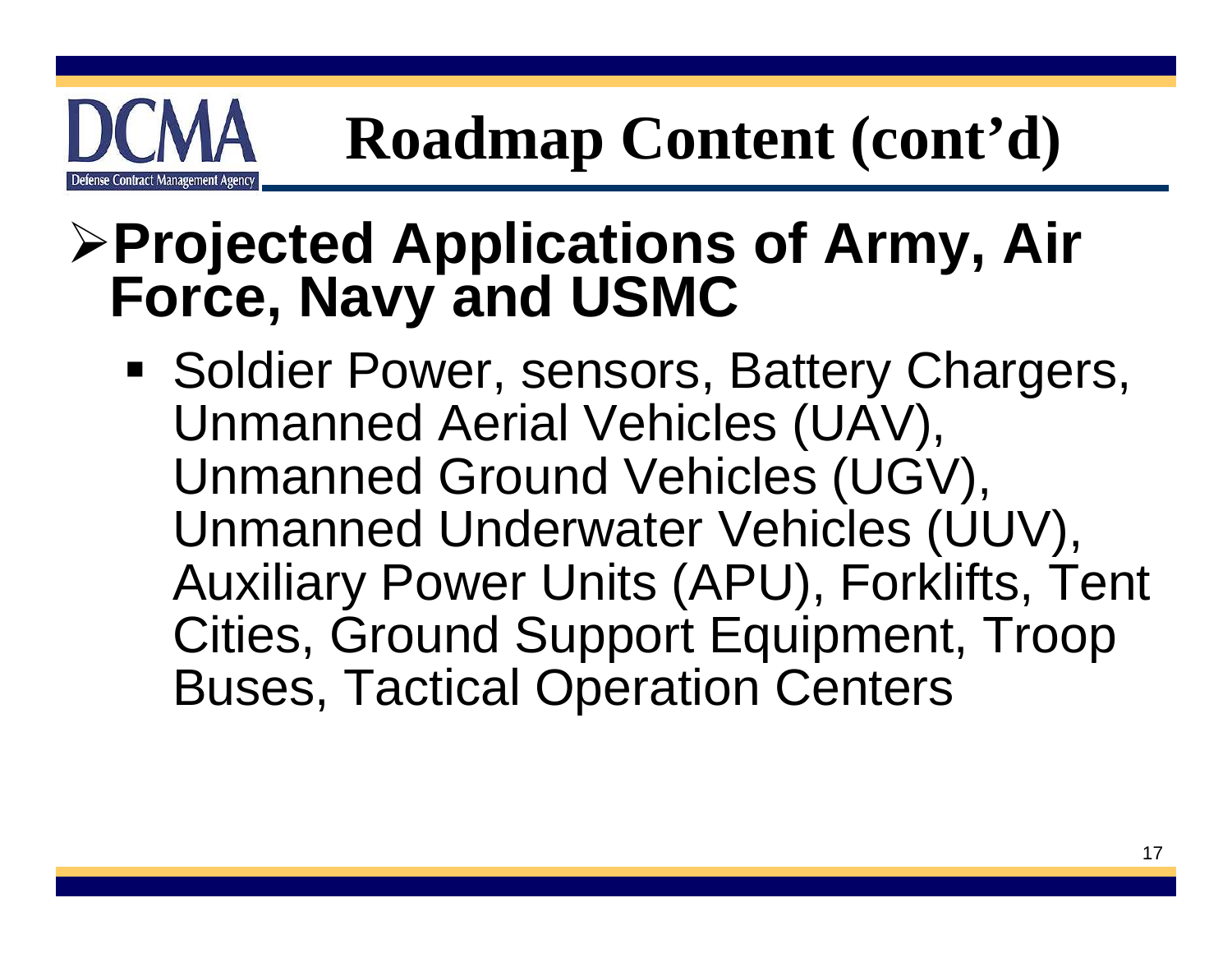

#### **Parameter Matrices Example**

| <b>Item</b><br><b>No</b> | <b>Strategic</b><br><b>Thread</b>                                  | <b>Parameter</b>                         | <b>Requirement</b>                 | <b>Current</b><br><b>Status</b> | nvest? | <b>6 Year</b><br>2014 |
|--------------------------|--------------------------------------------------------------------|------------------------------------------|------------------------------------|---------------------------------|--------|-----------------------|
| 1                        | A                                                                  | <b>Commercial</b><br><b>Desired</b>      |                                    |                                 | Y      |                       |
|                          |                                                                    | <b>Applications</b>                      |                                    |                                 | N      |                       |
| $\overline{2}$           | <b>Temperature</b><br><b>Perform to</b><br><b>Performance</b><br>D |                                          | Y                                  | $+55^{\circ}$ C                 |        |                       |
|                          |                                                                    | - High                                   | $+55^{\circ}$ C                    | $+45^\circ$ C                   | N      | $+45^\circ$ C         |
| 3                        | D                                                                  | <b>Temperature</b><br><b>Performance</b> | <b>Perform to</b><br>$-20^\circ$ C | $-20^\circ$ C                   | Y      | $-20^\circ$ C         |
|                          |                                                                    | - Low                                    |                                    |                                 | N      | $-20^\circ$ C         |
| 4                        | C, D                                                               | <b>TRL</b>                               | TRL <sub>9</sub>                   | <b>TRL6</b>                     | Υ      | TRL <sub>9</sub>      |
|                          |                                                                    |                                          |                                    |                                 | N      | <b>TRL6</b>           |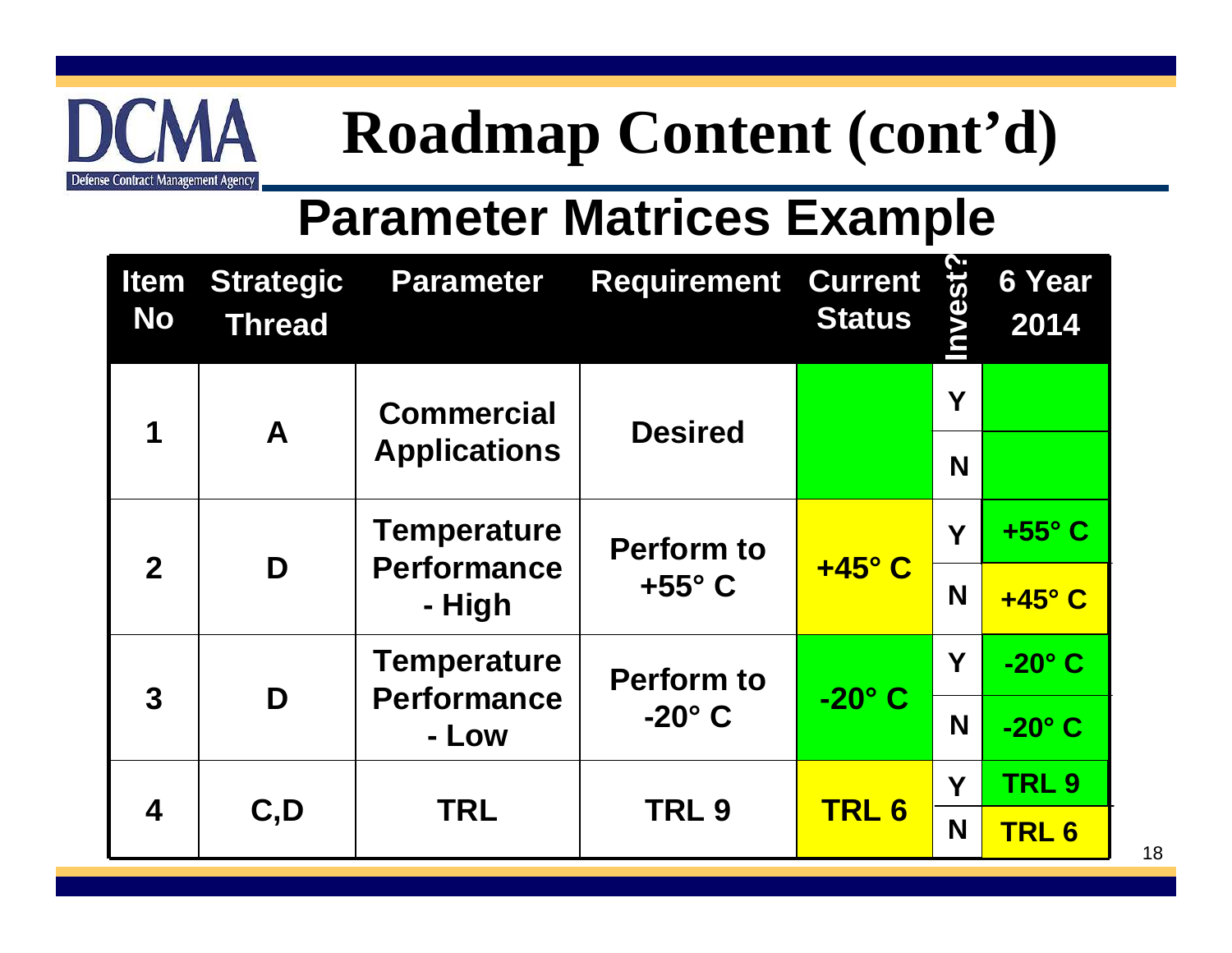| <b>Technology Maturity Horizon Example</b> |                   |             |     |     |
|--------------------------------------------|-------------------|-------------|-----|-----|
| <b>Technology</b>                          | <b>Now</b>        | <b>Near</b> | Mid | Far |
| <b>Type 1</b>                              | < 100W            |             |     |     |
| <b>Type 2</b>                              | < 100W            |             |     |     |
| <b>Type 3</b>                              |                   | 100W - 500W |     |     |
| <b>Type 4</b>                              | 100W - 500W       |             |     |     |
| <b>Type 5</b>                              | < 500W            |             |     |     |
| Type 6                                     | >100W             |             |     |     |
| <b>Type 7</b>                              | <b>500W - 1kW</b> |             |     |     |
| <b>Type 8</b>                              | <b>500W - 1kW</b> |             |     |     |
| Type 9                                     | <b>1W - 1kW</b>   |             |     |     |

Defense Contract Management Agency

**Green – Meets or exceeds desired capability**

**Yellow – Comes close to or has potential to meet desired capability**

**Red – Does not come close to or can not meet desired capability**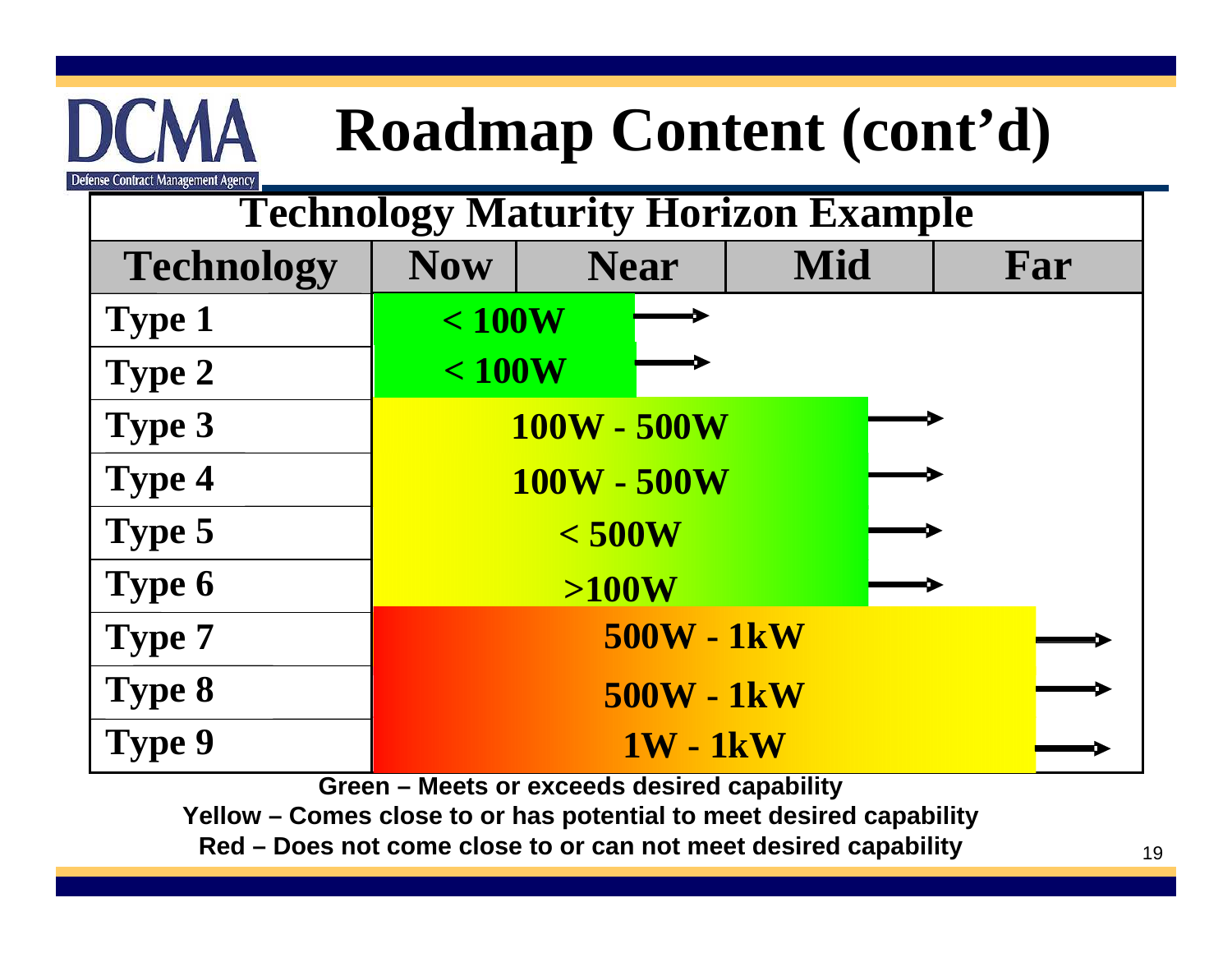

#### **Roadmaps**

- Funding Requirements
- **Conclusions**
- **Recommendations**
- **Definitions**
- **Appendices**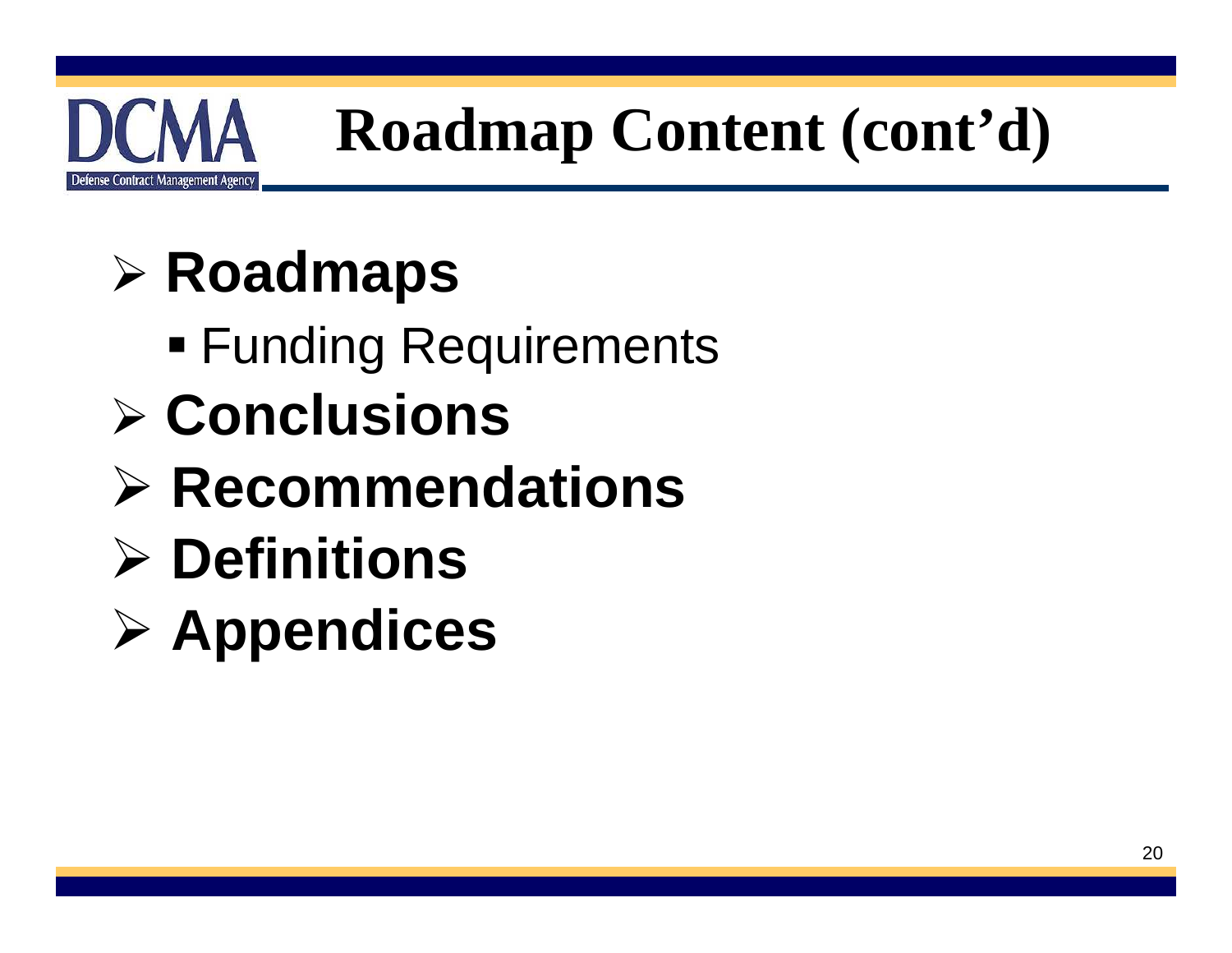

#### **Funding Roadmaps Example**

| ID             | <b>Strategic</b><br><b>Thread</b>        | <b>Action/Metric</b>                                                                                        | Priority       | \$Cost | \$50           |
|----------------|------------------------------------------|-------------------------------------------------------------------------------------------------------------|----------------|--------|----------------|
| 1              | <b>Performance</b><br><b>Improvement</b> | <b>Increase High</b><br><b>Temperature</b><br><b>Performance from</b><br>$+50^{\circ}$ C to $+55^{\circ}$ C | 1              | \$4.00 | <b>ManTech</b> |
| $\overline{2}$ | <b>Performance</b><br><b>Improvement</b> | <b>Increase Power</b><br><b>Density from 25W/kg</b><br>to 100W/kg                                           | $\overline{2}$ | \$2.00 | <b>ManTech</b> |



| 2009        | 2010 | 2011        |
|-------------|------|-------------|
| TRL 4       |      | TRL8        |
| <b>MRL3</b> |      | <b>MRL8</b> |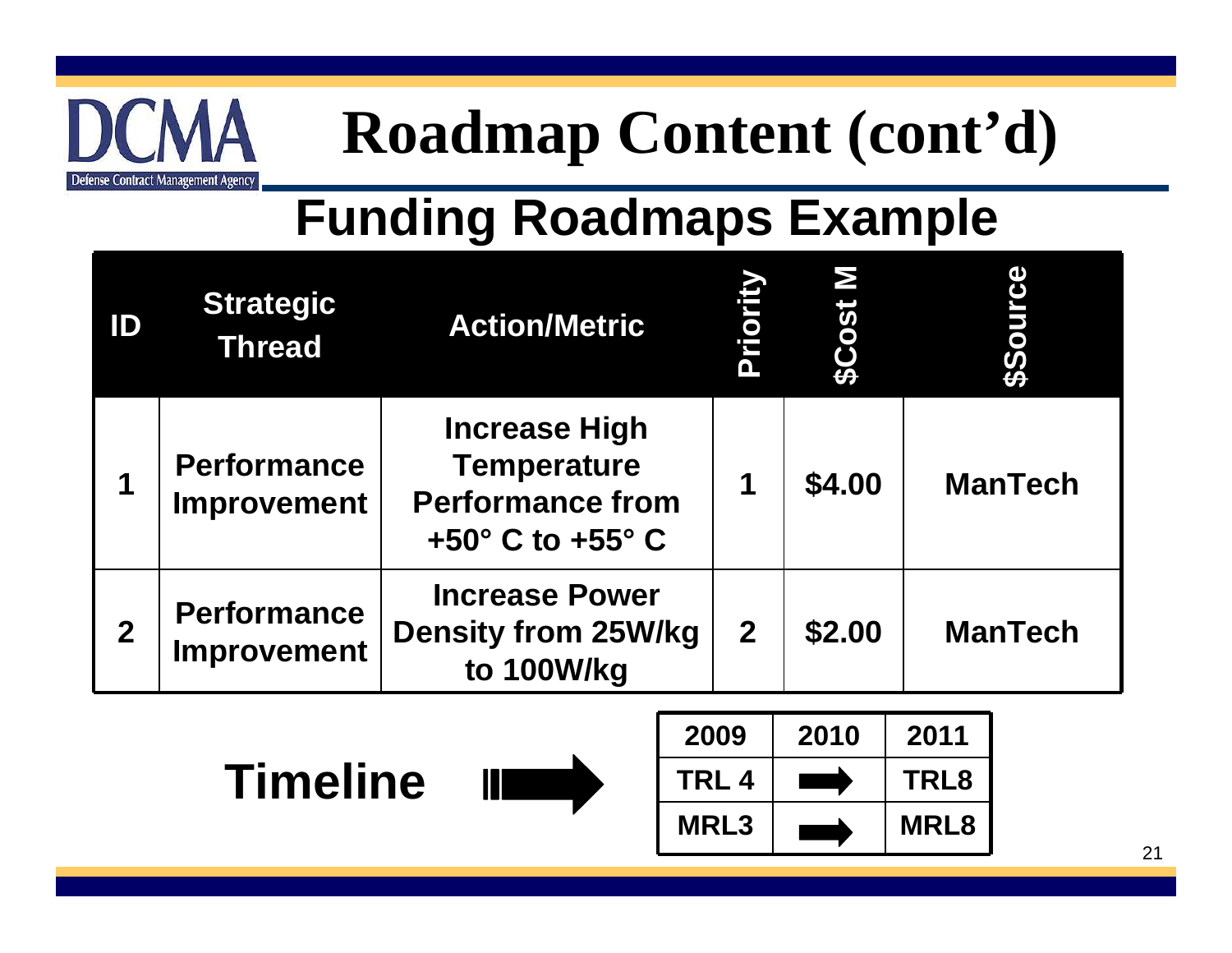# etense Contract Management Agency

# **Acronym List**

- **AC** Assessment Code
- **► EPTI Energy and Power Technologies**<br>Initiative
- **GOTChA** Goals Objectives Technical Challenges and Approaches
- **JDMTP** Joint Defense Manufacturing Technology Panel
- **OSD** Office of the Secretary of Defense
- **SME** Subject Matter Expert
- **S&T** Science and Technology
- **TWG** Technical Working Group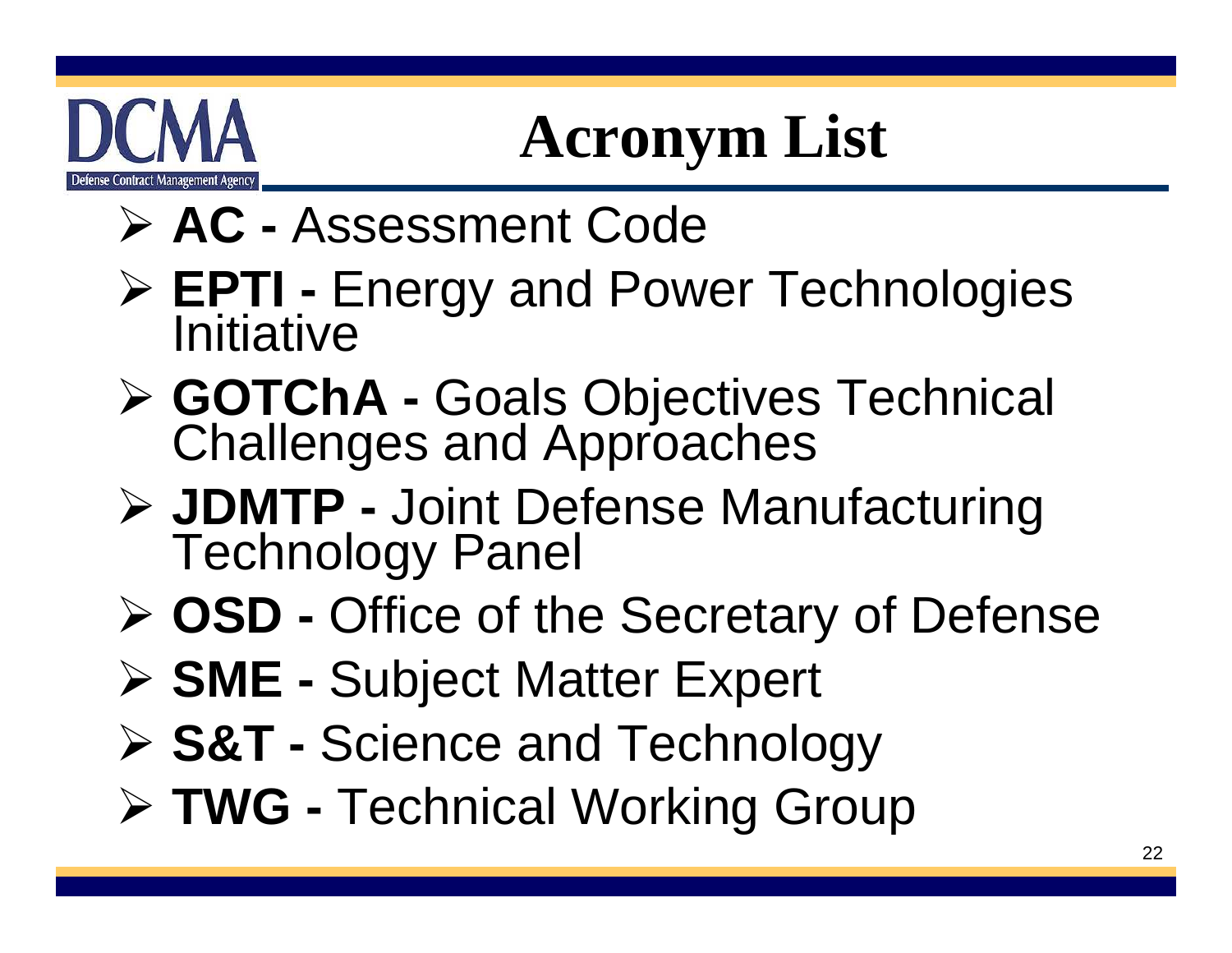

#### **Contact Information**

#### **Frank Sokolowski, Industrial Engineer Defense Contract Management Agency (DCMA), Industrial Analysis Center (IAC), Systems Analysis Team Phone: 215-737-0588, DSN 444-0588 E-Mail: [francis.sokolowski@dcma.mil](mailto:francis.sokolowski@dcma.mil)**